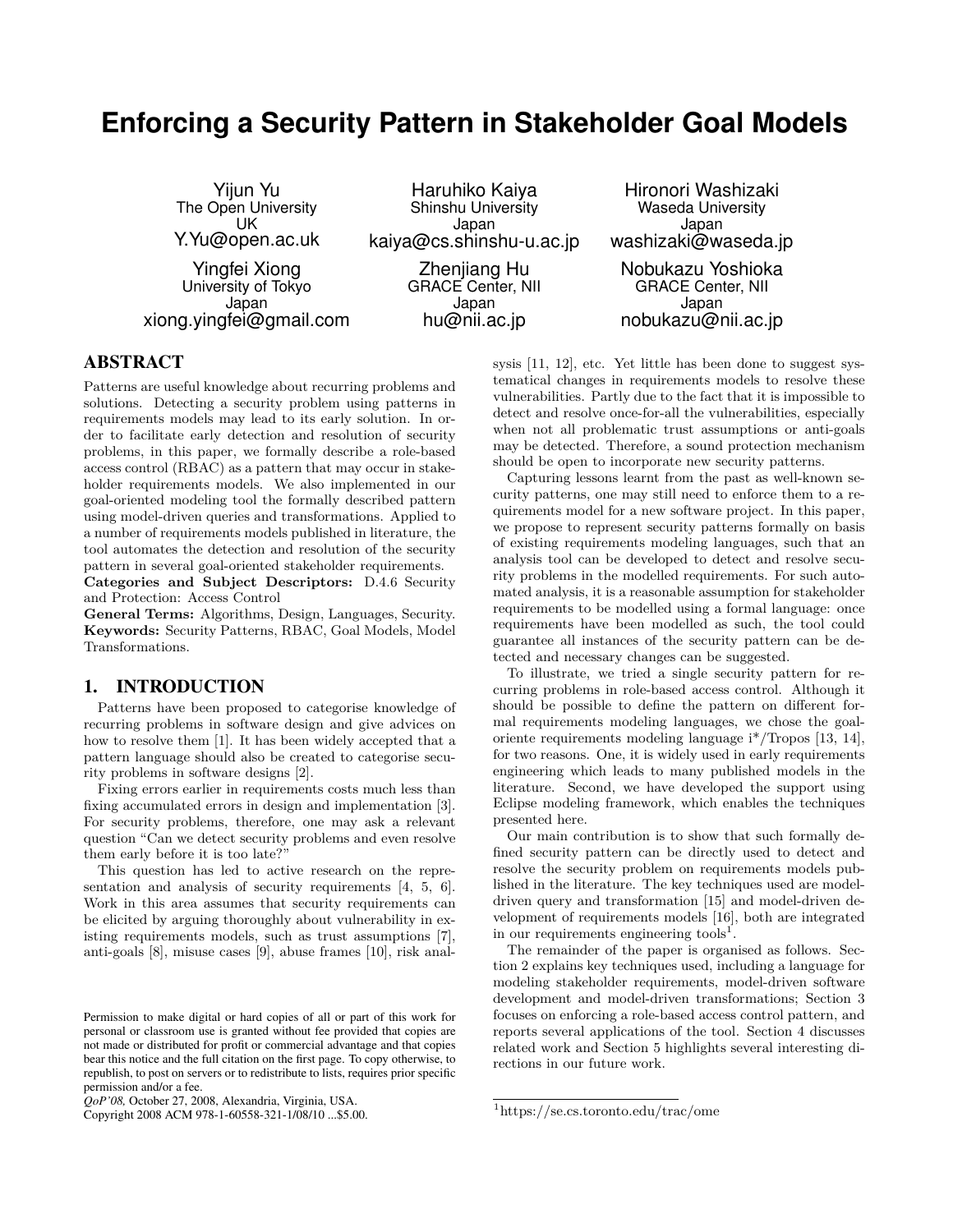# 2. BACKGROUND

In this section, we first use a metamodel for representing stakeholder requirements, then explain necessary concepts of model transformation.

# 2.1 Stakeholder requirements models

As a modeling language, the distributed intentions (i\*) language [13] and its variants support early analysis of stakeholder requirements. These i\* models serve as a starting point to further specification of software systems, through a systematic methodology and processes, Tropos [14].

The Tropos approach models early stakeholders' requirements as intentions. The strategic dependencies (SD) between stakeholder roles reflect the corresponding dependencies between their intentions. The strategic rationale (SR) of a stakeholder role is represented by refinement relationships among the intentions within the stakeholder role, such as  $AND/OR$  decompositions or MAKE  $(++)$  /HELP  $(+)$ /HURT (*−*) /BREAK (*−−*) contributions. When refinements are done thoroughly, intentions at the bottom can be further operationalised into concrete tasks at the design stage.

Intentions of stakeholder roles can be further classified into goals, softgoals, tasks, resources. The stategic dependencies can be further classified into ownership, permission, and delegation, through an extension by Secure i\*[6]. In this paper, to illustrate the model transformations concepts, we use a simplified metamodel that can be extended to any sophisticated metamodels with proper conceptual mappings. A security pattern defined in one refined i\* language may not be automatically reusable in another sibling language, it is thus better to define them in a modeling language that is as general as possible. On the other hand, if a security pattern requires a particular concept (such as roles in this paper), then we cannot sacrifice the expressiveness for generality. A proper tradeoff of the language issue is however beyond the scope of this paper.

## 2.2 Model queries and transformations

Simply put, model transformation is a transformation where both the source and the target conform to modeling languages (or metamodels). For example, the source model may be a UML class diagram, whereas the target model may be Java classes. In this case, model transformation is a mechanism for model-driven code generation. For those familiar with XML transformations such as XSLT, model queries are similar to XPath or XQuery, where certain submodels need to be selected for the transformation.

In many other cases, model transformations can be used not only for model-driven software development, for example, to convert a certain XML Schema into another. Even though the notions of model query and transformation are for general models, its application in model-driven software development has pushed its limit to support various different kinds of software artefacts, especially for those specified in OMG metamodels. Through the inception of modeldriven query and transformation frameworks for OMG models, such as  $ATL<sup>2</sup>$  and QVT [15], one can now define the OMG metamodel transformation declaratively.

In this work, we will basically define a security pattern with two parts. The first half handles detection of security problems, by specifying a matching pattern on basis of the modeling language, thus supported model-based query. The second half handles resolution of the identified security problems, by transforming a submodel in the source into another in the target (both source and target are in the same modeling language), thus supported by model-based transformation. We will present concrete example of such transformation using the security pattern in the context of next section.

# 3. ENFORCING A SECURITY PATTERN

In this section, we first explain the concept of role-based access control and the rationale to use security patterns for complex activities; then we show the representation of such a security pattern and its enforcement, illustrated by a published example.

# 3.1 Role-based access control (RBAC)

RBAC model became a NIST standard and ANSI INCITS 359-2004 [17], which enables one to represent separation of duty (SoD). When deployed, it can enforce that every subject user are not assigned mutually conflicting authorization roles.



**Figure 1: The RBAC pattern by E. Fernandez**

Fernandez et al proposed a pattern for RBAC [2] as shown in Figure 1. The pattern corresponds to the core RBAC [17], that is, the access right to objects is not assigned directly to users, but to assigned to roles instead. A user must be a member of a role when he/she wants to access the objects assigned to the role. Thus SoD can be represented as a constraint of MemberOf relationship.

The pattern shown in Figure 1 can be easily extended for hierarchical RBAC or for dynamic separation of duty (DSD). For hierarchical extension, one can simply introduce a composite pattern for roles and part-of relationships among users; for DSD, one can introduce a class "session" for representing a temporary assignment of roles to users.

RBAC pattern by E. B. Fernandez enables us to use RBAC in the design phase. However, it is not easy to find suitable and necessary situations to use RBAC in requirement phase: we do not yet have requirements analysis techniques for RBAC application.

Therefore, we explore requirements patterns for RBAC next by using i\* goal modeling.



**Figure 2: A template of the RBAC pattern in i\***

Figure 2 illustrates a simple i\* model, in which two stakeholder roles were defined (i.e., *A* and *B*). Given that role *A*

<sup>2</sup>http://www.eclipse.org/m2m/atl/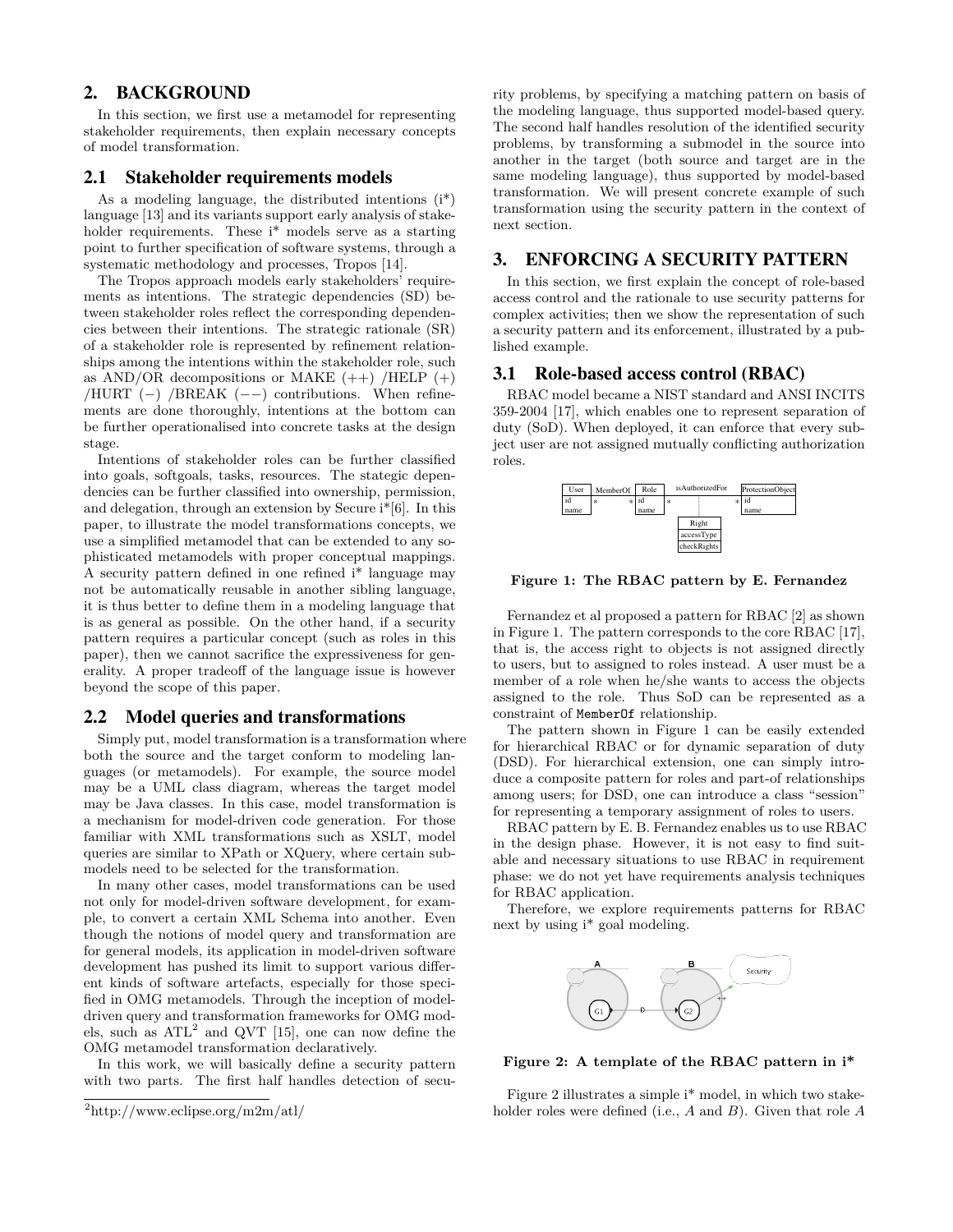delegates to role  $B$  a goal  $G_2$  in order to fulfil its own goal  $G_1$ , and the goal  $G_2$  in role  $B$  is required to fulfil a Security softgoal, denoted by a MAKE contribution). Then one must make sure that  $G_2$  cannot be fulfilled by  $A$ . Otherwise, a malicious stakeholder may play the role of *A* and do harm to the security by performing the goal  $G_2$ . As a counter measure, one can add an additional requirement that whenever  $G_1$  is fulfilled, goal  $G_2$  cannot be fulfilled by role  $A$ , denoted as a BREAK contribution from  $G_1$  to  $G_2$  inside the strategic rationale of *A*. Using the augmented goal model, a SAT-solver based reasoning algorithm can detect such malicious case given that it is impossible to satisfy the  $G_1$  and the  $G_2$  by the same role. Figure 3 shows the resulting  $i^*$ model after the security pattern is applied. It requires a transformation to take into account the matching pattern and create a goal and a contribution link corresponding to the counter measure.



**Figure 3: i\* model suggested by the security pattern**

# 3.2 Representing a security pattern

In order to detect a security pattern, we must represent the pattern in a structured way.



#### **Figure 4: An i\* goal model that matches with the security pattern in Figure 2: matched goals are bold.**

We first analyse the *context* of the pattern, that is, when does it apply? The following rules form such a context:

- *•* stakeholder A has an intention G1, stakeholder B has an intention G2;
- G1 strategically depends on G2;
- G2 contributes to a Security softgoal through  $++$  or  $+$ :

In banking applications, at least two roles, namely Customer and Manager are involved. Figure 4 shows an example context in the RBAC security pattern we are interested. Here  $A =$  Manager,  $B =$ Customer,  $G_1 =$ ManageAccount,  $G_2$  $=$  ChangeBalance. Then a malicious attacker *M* plays the role of stakeholder *A*, by sharing the same knowledge in

terms of intentions, while though  $G_2$  is depended by  $G_1$ ,  $M$ can carry out  $G_2$  by itself.

Figure 5 shows an example of such malicious attack scenario where RBAC security pattern we are interested. Here  $A =$ Manager,  $B =$ Customer,  $M =$ Attacker, which plays the role of a Manager. Changing the balance on its own, the attacker can fulfil the malicious goal: TransferMoney. As a



#### **Figure 5: The i\* goal model about the attack scenario based on the RBAC security pattern**

result, due to the unavailability of permission control, the malicious attacker can issue a card with arbitrary amount. To prevent it from ever happening, a fix is to disallow the attacker to change the balance of the account, either by withdrawing, depositing or initialising a non-negative amount. The prevention must be intentionally carried out through an explicit requirement on stakeholder A such that whenever G1 is satisfied, G2 cannot be satisfied by A itself, see Figure 6.

To sum up, the counter measure leads to the following changes to the model:

- *•* stakeholder *A* has an intention *G*1, stakeholder *B* has an intention *G*2;
- $G_1$  strategically depends on  $G_2$ ;
- $G_2$  contributes to a security softgoal Security through  $++$  or  $+$ ;
- *A* has an intention  $G_2$ , and  $G_1$  contributes to  $G_2$  through *−−* relationship.



**Figure 6: The i\* goal model after applying the RBAC security pattern in Figure 3 (cf. Figure 4).**

# 3.3 Enforcing the security pattern

Given that we have informally defined the security pattern, in order to enforce it, we need to describe it formally.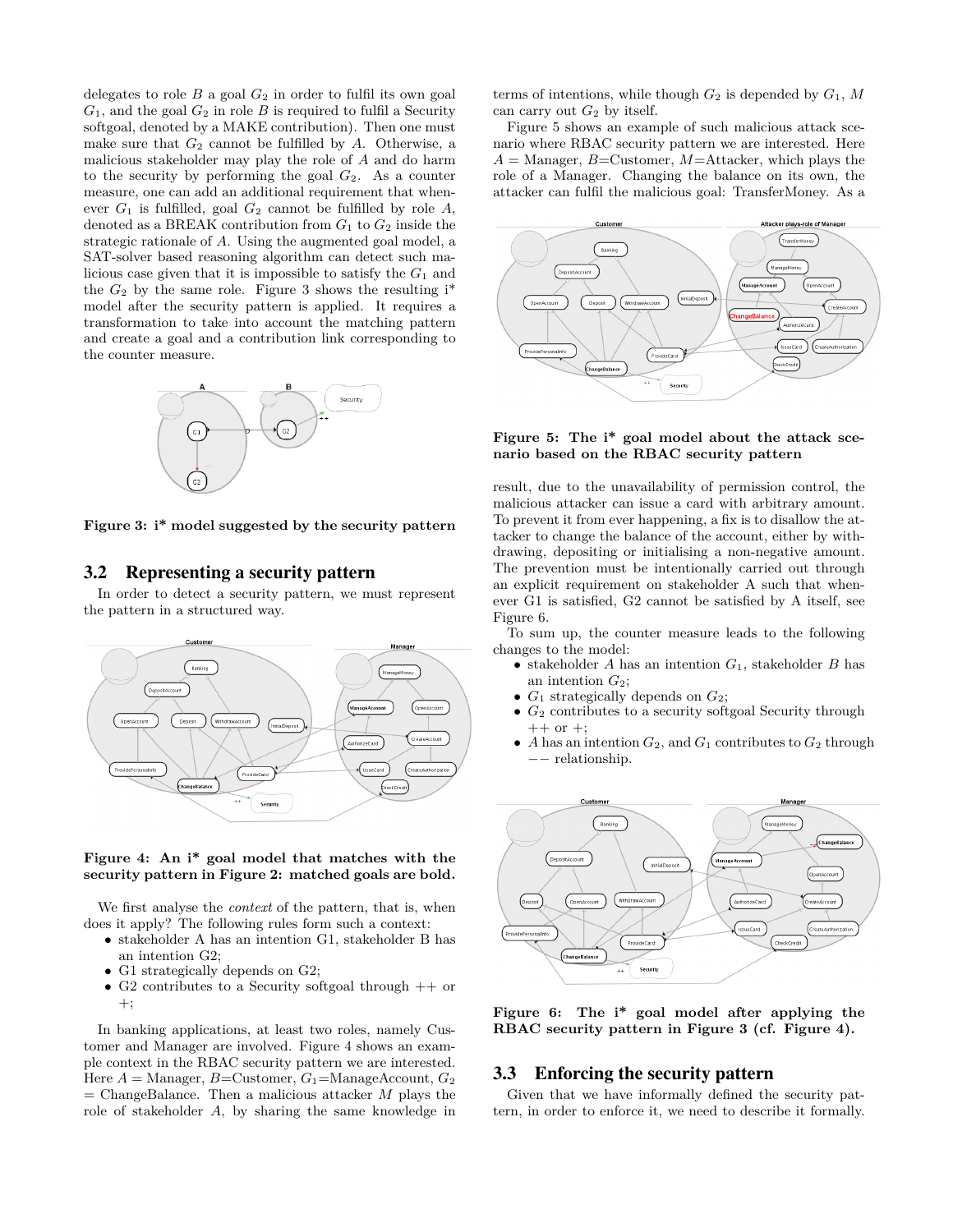In this work, we use ATL to specify the security pattern as a conditioned model transformation. The condition is boolean, it is true only when the model matches the pattern. In the true case, we perform a non-identical transformation, otherwise, we perform an identical transformation.

```
\text{module } RBACSecurityPattern;2 create OUT : G from IN: F ;
    rule Model {<br>from s: F!Model
       from s:
       5 to t :G! Model ( name <−s .name ,
             stakeholders <−s.stakeholders,
            intentions \leq s. intentions
             dependencies < -s. dependencies
9 decompositions <−s.decompositions,<br>10 contributions <−s.contributions)
             contributions < - s. contributions)
\begin{matrix} 11 \\ 12 \end{matrix}12 rule Stakeholder {<br>13 from s:F!Stakeh
13 from s: F! Stakeholder<br>14 to t: G! Stakeholder
14 to t:G! Stakeholder (name < − s.name,<br>15 intentions < – s.intentions)
    15 intentions \leq − s.intentions )
16 }
17 rule Intention {
18 from s: F! Intention<br>19 to t: G! Intention
         to t:G! Intention (name \leq− s.name)
\begin{matrix} 20 \\ 21 \end{matrix} r
21 rule Decomposition {<br>22 from s: F!Decomp
22 from s: F! Decomposition<br>23 to t: G! Decomposition
23 to t: G! Decomposition (<br>24 type \leftarrow s.type, \leftarrow AND,
24 type < s. type, − AND, OR<br>25 source < s. source, target
           source \leq -s.\overline{source}, target \leq -s.\overline{target}\begin{array}{c} 26 \\ 27 \end{array}r
27 rule Contribution {<br>28 from s: F! Contrib
28 from s: F! Contribution<br>29 to t: G! Contribution
29 to t : G! Contribution (<br>30 type \leftarrow s.type, -30 typ e <− s . t y p e , −−MAKE, HELP, HURT, BREAK
31 source <− s.source,<br>32 target <- s.target)
                  target < s . target )
\frac{33}{34}34 rule Dependency {<br>35 from s:F!Depen
35 from s: F! Dependency (<br>36 s. dependency To. r
                s . dependencyTo.rule ->select (e |
                       e.target.name = 'Security')->isEmpty()
                         or not (s.type = 'MAKE' or s.type = 'HELP') )
37 to t:G! Dependency (38 dependency From<br>39 dependency To
                38 dependencyFrom <− s .dependencyFrom ,
39 dependencyTo < s dependencyTo , and dependencyTo , and dependencyTo , and dependencyTo , and dependencyTo , and a series of \sim s dependencyTo , and a series of \sim s dependencyTo , and a series of \sim s dependencyT
                dependencyType <- s.dependencyType)
\begin{array}{c} 41 \\ 42 \end{array}42 rule Security {<br>43 from s: F!De<br>44 (not s.e.
         from s: F! Dependency
                  (not s .dependencyTo.rule –>select (e
                         e. target.name = 'Security')–>isEmpty
                         () and (s.type='MAKE' or s.type='HELP')\begin{pmatrix} \cdot \\ \cdot \\ \cdot \\ \cdot \end{pmatrix} ) )
45 to t : G! Dependency (
46 dependencyFrom <− s .dependencyFrom ,
47 dependencyTo <− s.dependencyTo<sub>,</sub><br>48 dependencyType<−s.dependencyTyp<br>49 t1:G!Contribution (
                  dependencyType<-s.dependencyType),
49 t1:G! Contribution (<br>source \langle -s. dep
50 source <-s.dependencyFrom ,<br>51 target <-t2,<br>52 type <- 'BREAK'),
51 t a r g e t <−t2,<br>
52 type <− 'BREAK'),
t2:G! Intention (<br>
t2:G! Intention (<br>
t2:G! Intention (
54 name <− s .dependencyTo .name ,
                         stakeholder<-
                                s.dependencyFrom.stakeholder)56
```
An ATL transformation is specified based on a metamodel specified using Eclipse Modeling Framework (EMF)<sup>3</sup>. In earlier work, we have implemented an EMF specification for i\* goal models in the OpenOME tool, in which Model, Stakeholder, Intention, Decomposition and Contribution are defined formally as classes of the metamodel. In the ATL specification of the model transformation, we first define identical transformation rules for Model, Stakeholder, Intention, Decomposition, Contribution objects (lines 3-33), because none of them are required to change. Here both the input ("IN") and the output ("OUT") models belong to the same metamodel, respectively represented by F and G in line 2. Every ATL transformation rule has two parts, the "from" part declares a matching model element whilst the "to" part declares a targeting model element. If the identifical transformation rule copies an object, all fields of the object need to be assigned ("*←*") with the corresponding fields from the object in the input model.

In case the OCL condition in line 36 is false, the rule for Dependency is none-identical because the target dependency object contributes to a security intention. The condition is true when there is a positive (MAKE or HELP) contribution to a security intention from the target intention of a dependency (i.e., the "dependencyTo" field of the dependency object).

The negation of the condition appears in the Security rule (line 44), which specifies what to change after the enforcing transformation resolve this security problem (lines 45-55). Here a security intention is identified simply by the name "Security", whereas in other sitations the security intention can be defined by a more complex condition. As a result of the transformation (the "to" part), three objects will be created in the output model. The first object (*t*) is a copy of the input dependency, whilst the other two objects introduce a new BREAK contribution object (*t*1) to a new intention object (*t*2) that is the copy of the target of the original dependency object. Note that the ordering of *t*, *t*1 and *t*2 does not matter, e.g., *t*2 can be referenced in *t*1.

#### 3.4 Applications

We have directly applied the above ATL query and transformation on the running example, which transform Figure 4 to Figure 6. Then we applied the transformation on 12 examples taken from the OpenOME repository, 4 of them exhibit security concerns [4, 18, 19, 20] and all the three represented in i\* language can apply the RBAC security pattern, including Smartcard authentication [18, 19], Secure and trust in healthcare case studies [4]. The high applicability (75%) indicates that perhaps the RBAC security pattern is quite common in i\* modeling.

We can find several examples of  $\ensuremath{\mathrm{i}}^*$  models in literature that can apply our security pattern. Gordijn et al proposed a method for e-Service design using i\* and e3value, and they used an example of Internet radio service [21]. In the example, rights society and musician played two roles, namely, "Fee repartitioner" and "Rights holder". Our pattern can be applied to this structure if the repartitioning task is contributing to a security softgoal. If either of them plays both roles at the same time, such a repartition can never be justified. In addition to this example, we have also found several examples in literatures, e.g., technical meeting management [22], reimbursement of medical cost [23] and common electric purse system [24], where our pattern can be applied by adding security related softgoals. According to this survey, we find our pattern can prevent i\* modelers from missing security related softgoals because several dependencies in i\* models are only partially matching our RBAC pattern.

# 4. RELATED WORK

Our approach is the first one to formally represent and en-

<sup>3</sup>http://www.eclipse.org/modeling/emf/